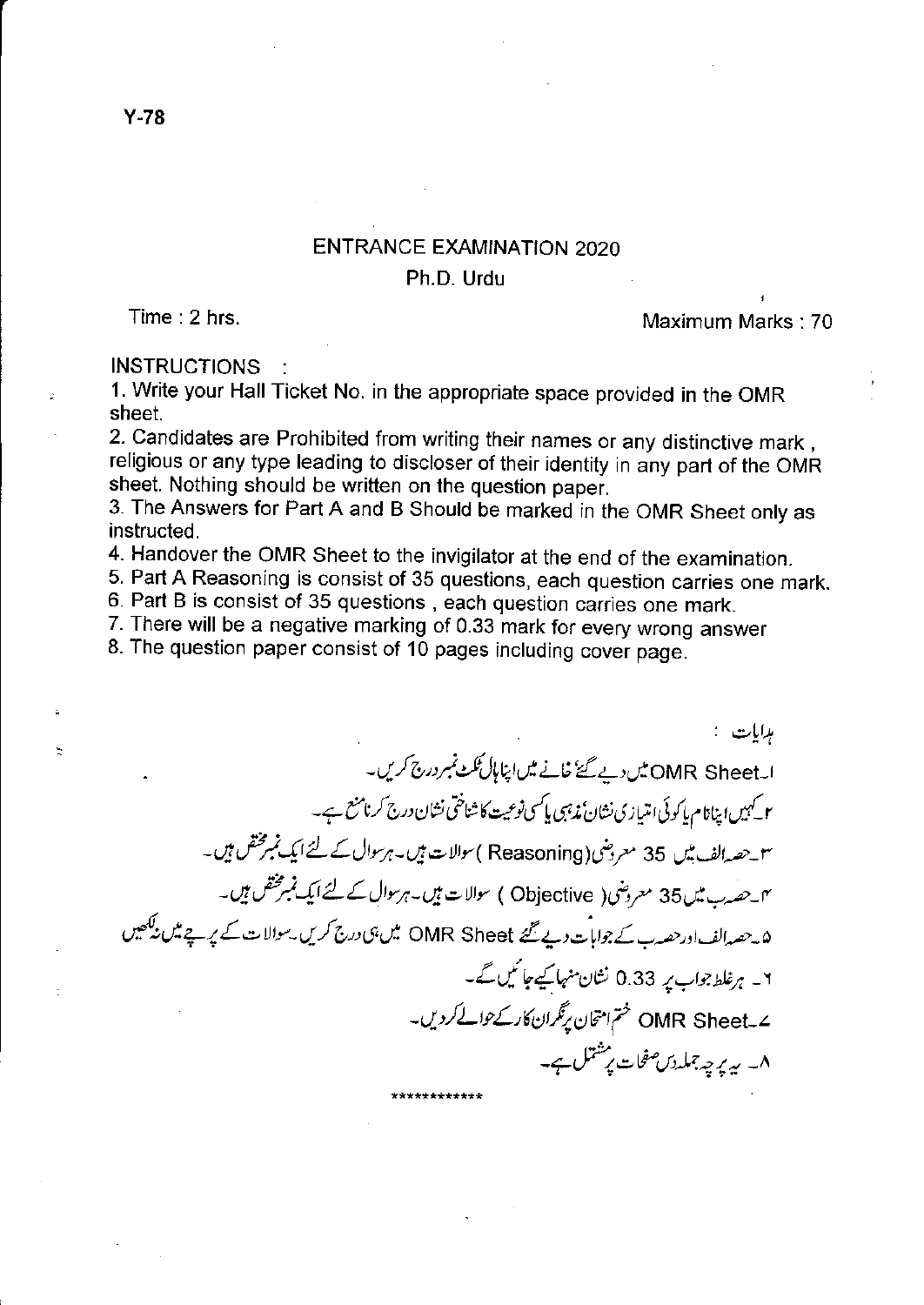$35 X 1 = 35$ PART-A حصهُ الفيأ 1- بنیا دی تعلیم کی تد ریس کو مادری زبان میں دینے کی دکالت کرنے والا ہندوستانی رہنماء۔  $\mathcal{P}(\mathsf{B})$ . (A) گاند*هي ج*ي (D) ڈاکٹرابوالکلام (C) مولانا آزاد 2 - "راجايوگا " سس كى كتاب ہے؟ (B) آروبند دگھو*ڻ* (A) مہاتما گاندھی (D) سوامی وولیًا نند (C) ٹیگور 3- دستورہند کی کس دفعہ میں جھوت جھات کے خاتمہ کا ذکر ہے۔ (B) دفعہ<sup>19</sup> A) رقعہ ۲۰ D) دفعہ۱۸ C) دفعہ ۱۷ 4- دستور ہندکی دفعہ بہم کس سے متعلق ہے؟ A) يونيفارم سول کوڈ B) نەجى آزادى D) تقریر کی آزادی C) اقلیتوں کے حقوق 5- اسمبل لينگو پج كوشينى لينگو پج ميں تبديل كون كرتا ہے؟ B) کمپانگر A) اليگورتم D)اسمبلر C)انٹر پریٹر 6- درج ذیل میں مخلف ہندسہ (بے جوڑ) کون ساہے۔  $240(B)$  $140(A)$ 480(D 360(C 7- یونیورسٹی آف حیدرآباد میں شعبہ اردو کے بانی پروفیسرکون ہیں؟ B) يرد فيسر گيان چند A) پردفیسرسیده جعفر D) يرد فيسرثمين<sup>ش</sup>وكت C) پروفیسر مغنی شمہ<br>8- ڈیجیٹل گھڑیوں میں س قسم کا کمپیوٹر ہوتا ہے ؟ B)سوپرِ کمپیوٹر A) ايميڈ پريمپيوٹر D) <sup>س</sup>يلكوليىر G)نوٹ بک کمپیوٹر

 $-2-$ 

५ - २४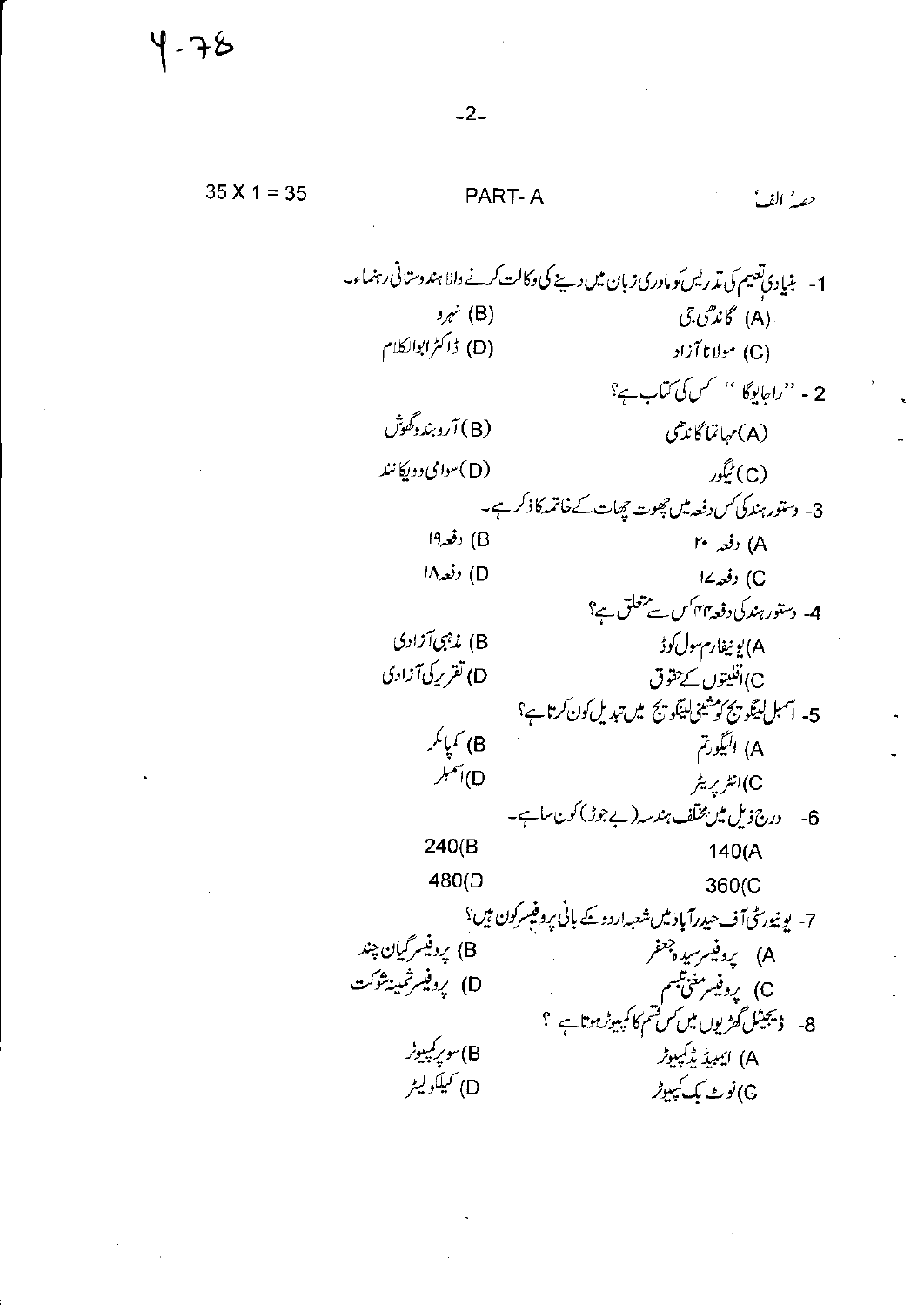$-3-$ بے جوڑ کی نشاند ہی کیچی؟ -9 B) ياب<sup>ى</sup>نم A) سلور C) زنک  $22(5)$ مندرجه ذيل الفاظ كونطقي اورمعنوي لحاظ سےترتيب ديجھے؟  $-10$ Flood(6 Low Pressure(5 Rain(4 Devastation(3 Rainbow (2 Cloud (1 5, 1, 2, 4, 6, 3  $(B)$  $1, 5, 4, 2, 6, 3 (A)$ 5, 1, 4, 2, 6, 3 (D) 5, 4, 1, 2, 3, 6 (C 11- 2019 کا نوبل انعام براےادب کس کودیا گیا؟ Olga Tokarczu (B Amina Handke (A Bob Dylan (D Peter Handke - (B 12- مېمنچ لفظ كې نشاندې كرين؟ Guarantee (B Gaurantee (A Guaruntee (D Garuntee (C 13- بە بىان : كھودا يہاڑىگلاچوما سب : لاک ڈاون کے دوران ہرکام کانتیجہ توضیح : بڑے بڑےگھروں میں چھوٹے چھوٹے لوگ رہا کرتے ہیں شخصین : پ*ه بیان فرمادکا*ے B) صرف بيان صحيح A) بيانااورسبب صحيح D) بياناورتوشيح صحيح C) بان اور شخقیق صحیح مس نے کہاتھا کہ '' All great literature is Journalism ''  $-14$ A) راجہ رام موہمن رائے<br>م B)برناڑشاہ A\ربہہ (A<br>C ) شیکسپر<br>مستقیق میں ''حوالہ'' کی درجہ بندی میں سپشامل نہیں ہے؟<br>مستمندہ D)جوزف پلڑ 15 ۔<br>سمس کا کہنا ہے کہ'' تیسرا گروہ ان حضرات پر شتمل ہے جوملک کی اعلیٰ دانش گاہوں میں استادی کے منصب پر فائض ہیں اور 16 تحقیقی خافشاری سب سے زیادہ ذمہ داری ا<sub>سی</sub> گروہ پر ہے<sup>،</sup> ؟ .<br>B ) ڈاکٹرنا گیندر A) رشيدحسن خال D) ڈاکٹر تلک سنگھ C) جارج دائس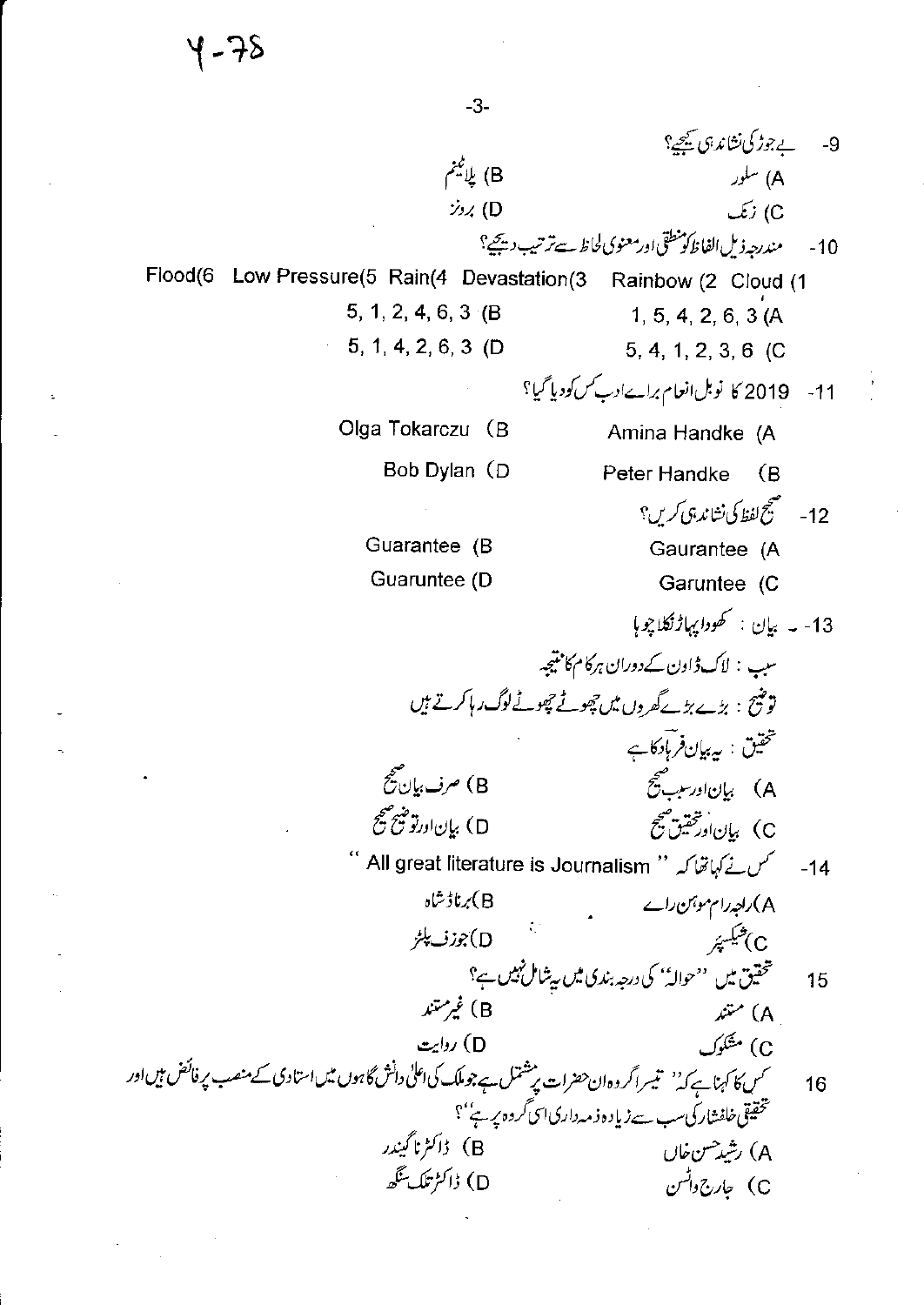$-4-$ 

''دى آرث آف لشريرى ريسرچى'' كامصنف؟ 17 (B) ريج ژاپل<sup>و</sup>ک A) اے ہے راتھ D) جارج ویکی C) ٹل وے تحقیق میں Thesis سے پہلے کی منزل کو کیا گہتے ہیں؟ 18 Dissertation (B Synopsis (A Practice (D **Hypothesis (C** F2, \_\_, D8, C16, B32, خالی جگہ پرِکون ساہندسہآےگا 19  $G4(B)$ A16 (A  $E3(D)$  $E4(C)$ ''Eady with the Lamp ''کےکہاجاتا ہے؟ 20 Sarojini Naidu (B Florence Nightingale (A Joan of Arc (D Indira Gandhi (C ے جوڑ کی نشاند ہی کریں؟  $21$ B) اخلاقیات شخقیق A) عمادالتحقيق D) مبادیات تحقیق ح) تحقيق كافن نقطوں کی تبدیلی سےلفظ کو بدل دیتا جیسےتو شہکونوشہ یالغت کولعنت لکھ دینا۔اس عمل کوشقیقی اصطلاح میں کیا کہتے ہیں؟ 22 B) تحریف A) تقحیف D) تردید  $\mathcal{E}\ddot{\mathcal{E}}$  (C دیویٰ : تخفیق کاحال کلاسکی موسیقی جیسا ہے 23 تشريح : مجقق كوموسيقار ہوناجا ہے دلیل : دونوں کے لیےریاضت ضروری ہے۔ B) دعویٰ غلط گرتشریح اور دلیل صحیح A) دعویٰ اورتشریح صحیح مگر دلیل غلط D) دعومیٰ تشریح اوردلیل صحیح C) دعویٰاوردلیل صحیح تکرتشریخ نغط C ) دعوی اوردیس س رسر سه<br>مولا نا آزادنیشنل اردو یو نیورسٹی کے پہلے واکس حاضلہ کا نام؟<br>B ) ڈاکٹرسلیمان صدیقی  $24$ D) مولوی *عب*دا*لق* C) ڈاکٹ<sup>شیم چ</sup>راج یوری ىونيورى<sup>ن</sup>ى *گرانىش كى*يىشن كا قيام كىپ *تىل مىل* آيا ؟ 25  $19Qr$  (B  $1972(A)$  $190Y(D)$  $19r\omega$  (C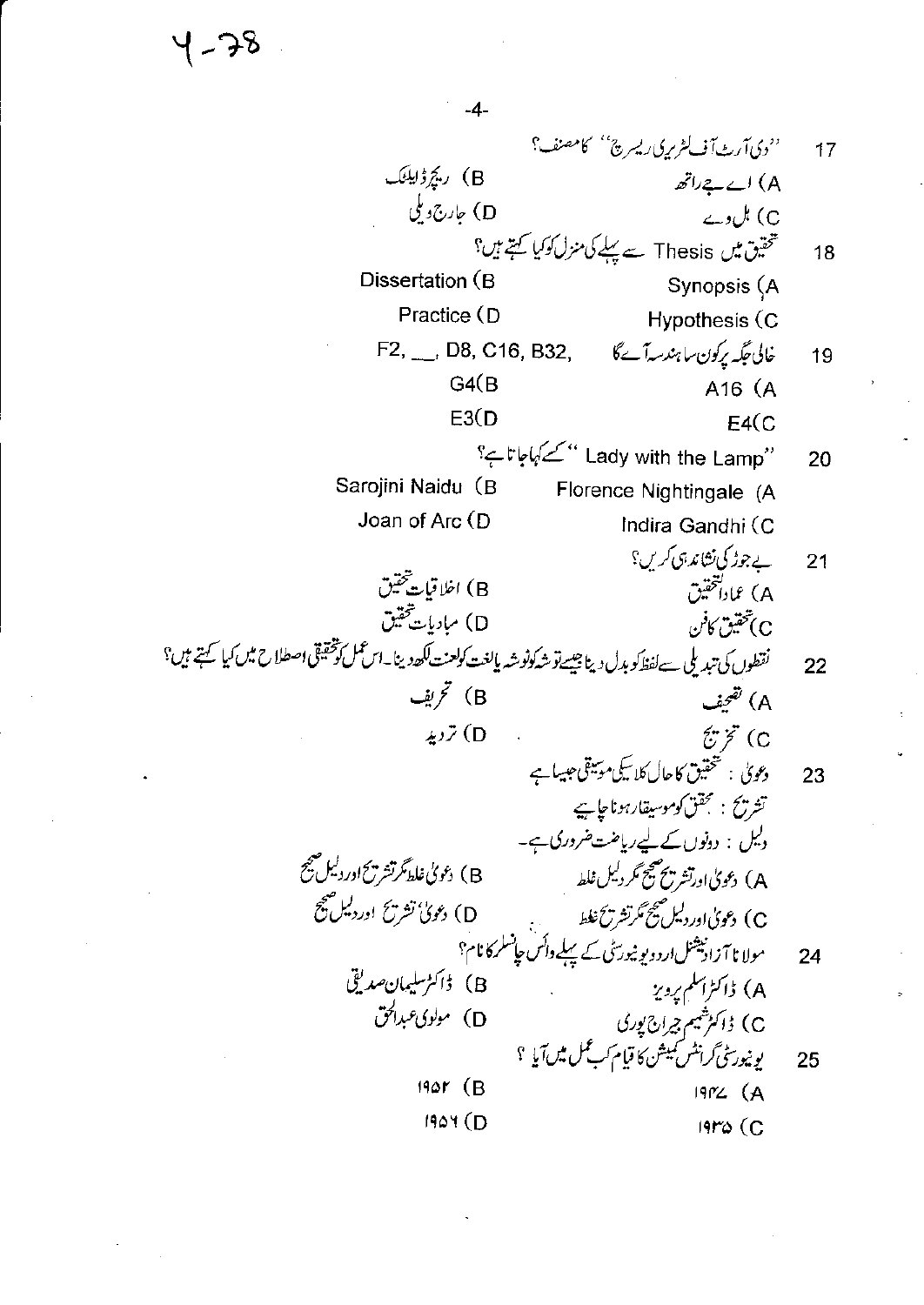५ - 78

 $-5-$ 

تحقيقي اصطلاح مين بمشكول' كامطلب؟ 26 B) وہ بیاض جس میں دائر وی شکل میں لکھاجا تا ہو A) كاسەگداگرى C) وہ بیاض جس میں دوسروں کی نظم ونثر شامل ہو \_\_ D) وہ بیاض جس میں اپنی شاعری درج ہو ہندوستان کاسب سے بڑاسویلین ایوارڈ ؟ 27 B) بھارت رتن A) وړ چکر D) پڊم وِبَقوش C) پدم بھوش ما ہنامہ سب رس (حیدرآباد ) *کس بن میں جاری ہو*اتھا؟ 28  $19rr$  (B  $191^{\circ}$  (A  $19F4(D)$  $19r\omega$  (C ''اخبار جام جہاں نما'' کاما لگ ؟ 29 B) ہرگ*اہ* دت A) پريم چند C) منثى سداسكھ D) سرسیداحمہ خان C) ں سدرے<br>لفظ''Corona'' *کس زب*ان سے ماخوذ ہے۔<br>منہ  $30<sup>2</sup>$ B) انگرېزي بيني<br>A) چينې D) فريچُ C) لاطيني اگر پانچ بچوں کی جملہ عمر پچاس سال ہے جب کہ ہرایک کے درمیان تین سال کاوقفہ ہےتو سب سے چھوٹے بچے کی عمر کیا ہوگ؟  $31$  $U \wedge (B)$  $J\vee\mathsf{r}$  (A  $U$ اسال $r$  (D  $U+$  (C *گس کو بھارت رتن ایوارڈنہیں مل*ا؟ 32 (B) ابوالکلام آزاد A) ذاکر حنین D) فخرالدين على احمه C) خان عبدالغفارخان ان میں بے جوڑ ہندسہ کون ساہے؟ 462, 572, 427, 671, 264 33 264 (B 396 (A 572 (D 427 (C ہندوستان میں '' آری ڈے'' سس دن منایاجا تاہے؟ 34 ۱۴ (وری A) ۱۵ جوری h (D) افروری ©) ۲۵ جوړي ''انڈین نسٹی ٹیوٹ آف سائنس'' کہاں واقع ہے؟ 35 C) بېنگلورو D) كۈلكى<del>ت</del>ە A) حيدرآباد B) ممبئي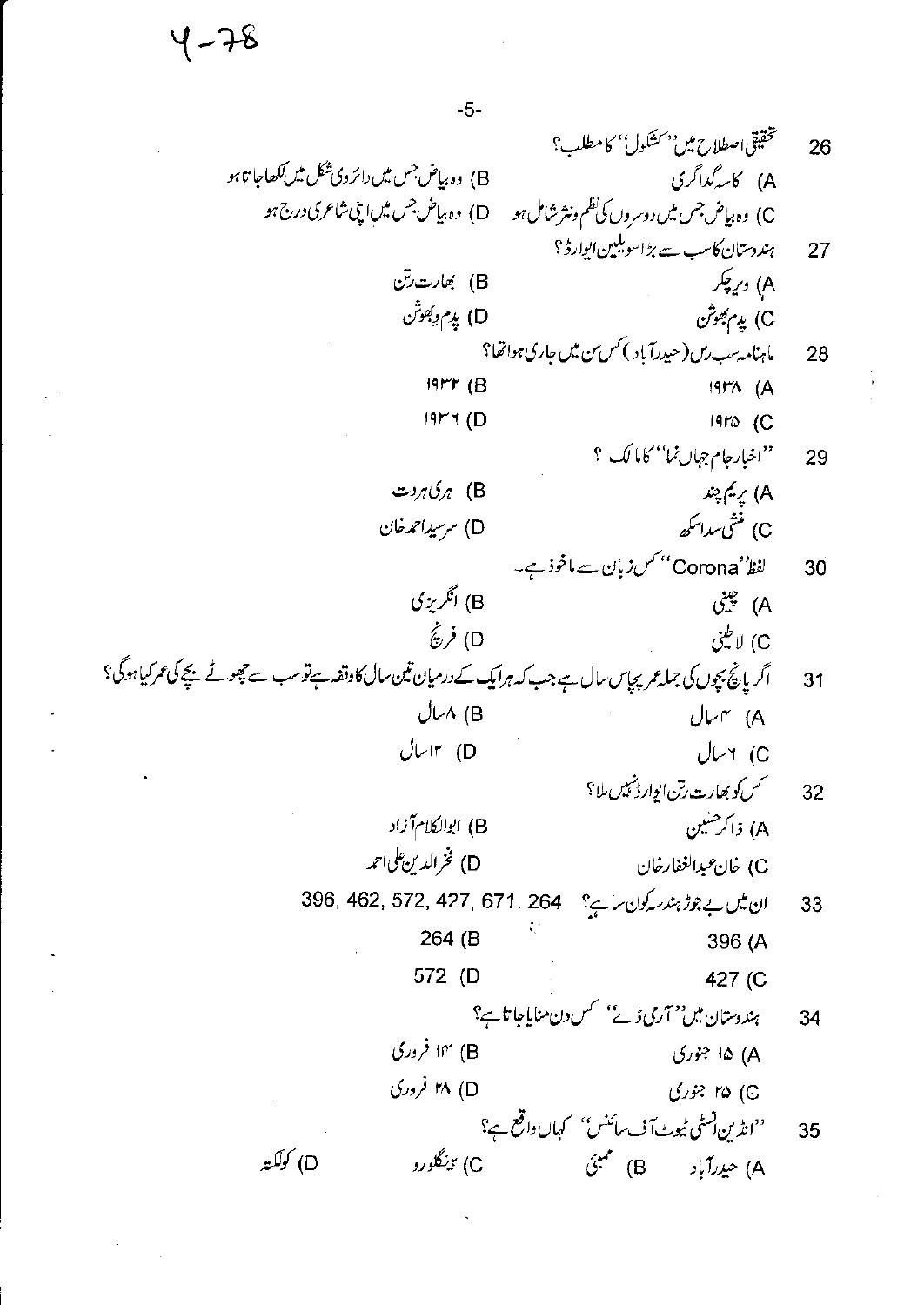- 78

حصەر

 $35 X 1 = 35$ PART-B

36- زماني اعتبار سے پیچ زمرہ کی نشاند ہی کیجیے A) سكندر عادل شاه \_على عادل شاه اول \_ابرا تبيم عادل شاه اول \_مجمه عادل شاه B)ابراجیم عادل شاه اول بیلی عادل شاه اول میچمه عادل شاه به سکندر عادل شاه C)على عادل شاه اول \_ابراتيم عادل شاه اول \_سكندر عادل شاه \_محمه عادل شاه D) محمه عا دل شاه –سکندر عادل شاه بهلی عادل شاه اول –ابرا تیم عادل شاه اول 37- پے جوڑ کی نشان دہی کریں۔ B)اری<sub>ان</sub> میں اجنبی  $Jx(A)$ D)بادبان C∪لا=انسان 38- سمس افسانے میں آ دی انسانی قوانین کے غیرانسانی رویوں کےخلاف صدا ےاحتجاج بلند کرتا ہے۔ B) كالوجَقَلَى A) جامن کا پیڑ  $\stackrel{\leftrightarrow}{\sim}$ (D C) خْيْذْراً كَوشْت 39- ان میں کوئی مشوی رزمی<sup>نہیں</sup> ہے B)طوطی نامہ A) تاریخ اسکندری D)على نامە C) خاورنامه 40- ''دیحنی کی نثری داستانیں'' کس کی تصنیف ہے B) ڈاکٹر گیان چند A) ڈاکٹرر فیعہ سلطانہ D) ڈاکٹرفرزانہ بیگم C) نصيرالدين ماشي افسانہ'' کوارنٹین '' کاخالق کھین ہے؟ ،  $-41$ B)راجندر سَگھ بہدی A) مشرف عالم ذوقي D) بيگ احساس C)بلونت ينگھ دزیرخاتم مسمس نادل کامرکزی کردار ہے  $-42$ B) اداس تىليىں A) امراوجان ادا D) كُنْ جاند تھے مرآساں C) آگ کادریا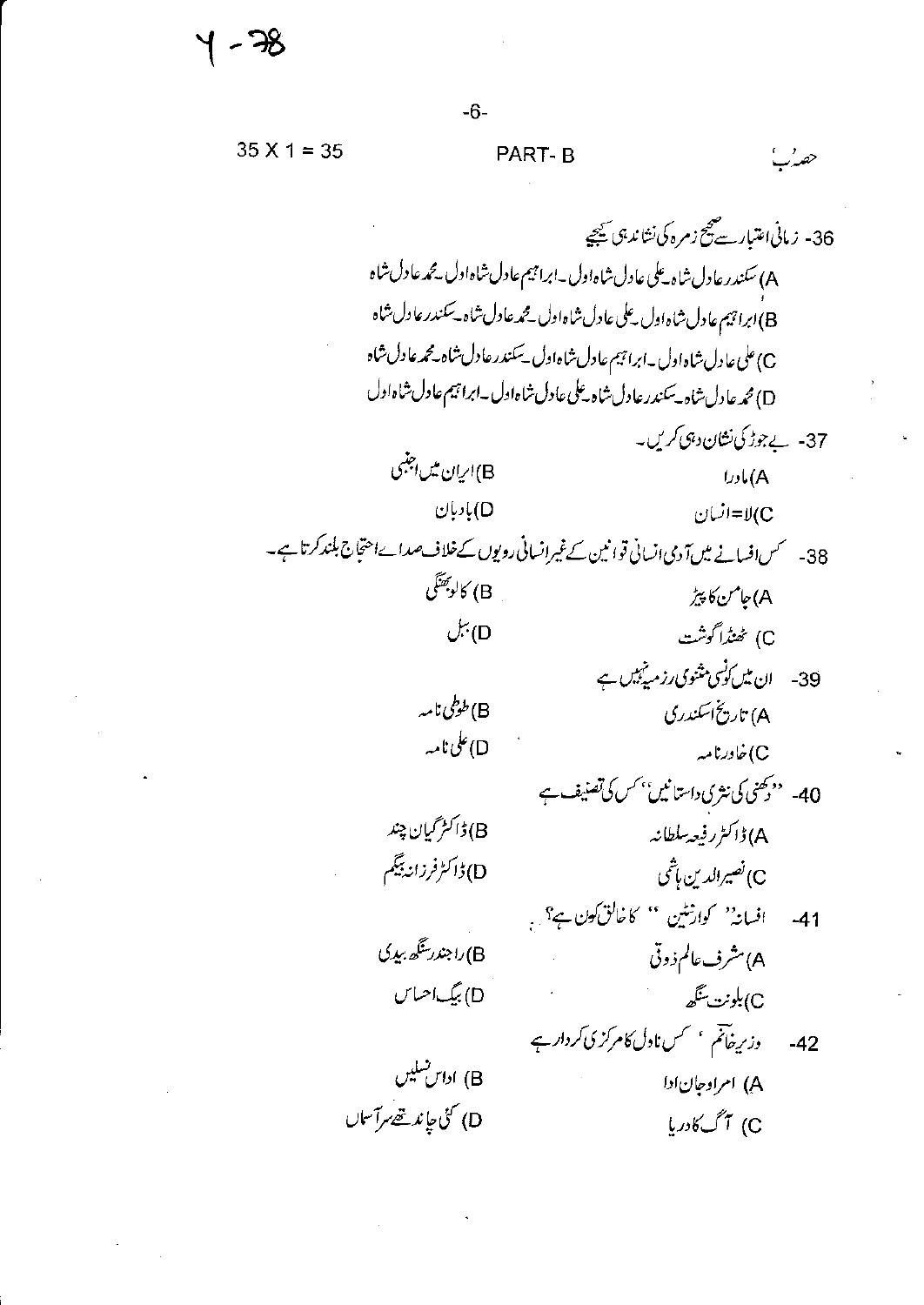५ - २०

 $-7-$ 43- ع 'یدوہ موتی نہیں جس کونواص پائیں'۔ ملاوجہی نے اس مصر مے میں کس شاعر پر چوٹ کی ہے B)ابن نشاطی A)غواصي D)نصرتی C) حسن شوتی 44- يةولسكاني؟ '' قافیہٗ اندھے کی لاٹھی کے مانند ہے۔شاعراندھاہےتواسے یقیناً لاٹھی سے راستہٹو لنے کےسواکوئی چارہ نہیں'' (B) مولا ناحالي A) عظمت الله خان D) میراں جی C)نم راشد 45- ملادجی نے قطب شاہی خاندان کے کتنے بادشاہوں کازمانہ دیکھا  $\omega^{\tilde{x}}$ (A يار $\epsilon$  $\dot{\hat{\mathcal{E}}}_{\epsilon}$ (C  $\mathcal{Z}(D)$ ''خارجی اور داخلی حقائق دونوں کے علم کے لئے ہمیں سائنس اورادب کے نتجوگ کی ضرورت ہےادب میں نظر بیرکی تلاش اسی  $-46$ شجوگ کا دوسرانام ہے''۔ <sub>س</sub>ے بات *کس دبست*ان سے متعلق کہی جارہی ہے؟ (B)سائنٹفک (A) نَفسِاِتِی D)جمالياتي (C)مار*ک*ی 47- ''د کی انوار کیمل'' کامصنف کون ہے (B)ابراہیم بیجانپوری A) مخدوم شاه حسینی D)عابدشاه C) ميراں ليتقوب افسانہ ''بیل''میں بتل کی ماں کانام کیاہے؟  $-48$ لا) جھنيا A) سوگندی D) گلابو C)مصري غلط جوڑ کی نشاند ہی کیجیے  $-49$ B)څغلې - پېدنامه A)اياغى -نىجات نامىه D)شاەراجومىنى قبال بەرى نامە C) شاه داول به نارح نامه شعركمل سيمجيه  $-50$ کفرٹو ٹاخداخدا کرکے B) کیاملاعرض مدعا کرکے A)ہم نے دیکھاہ تجربہ کرکے D) گھرسےنکلاہوں میں دعاکرکے C)لاےاس بت کوالتجا کرکے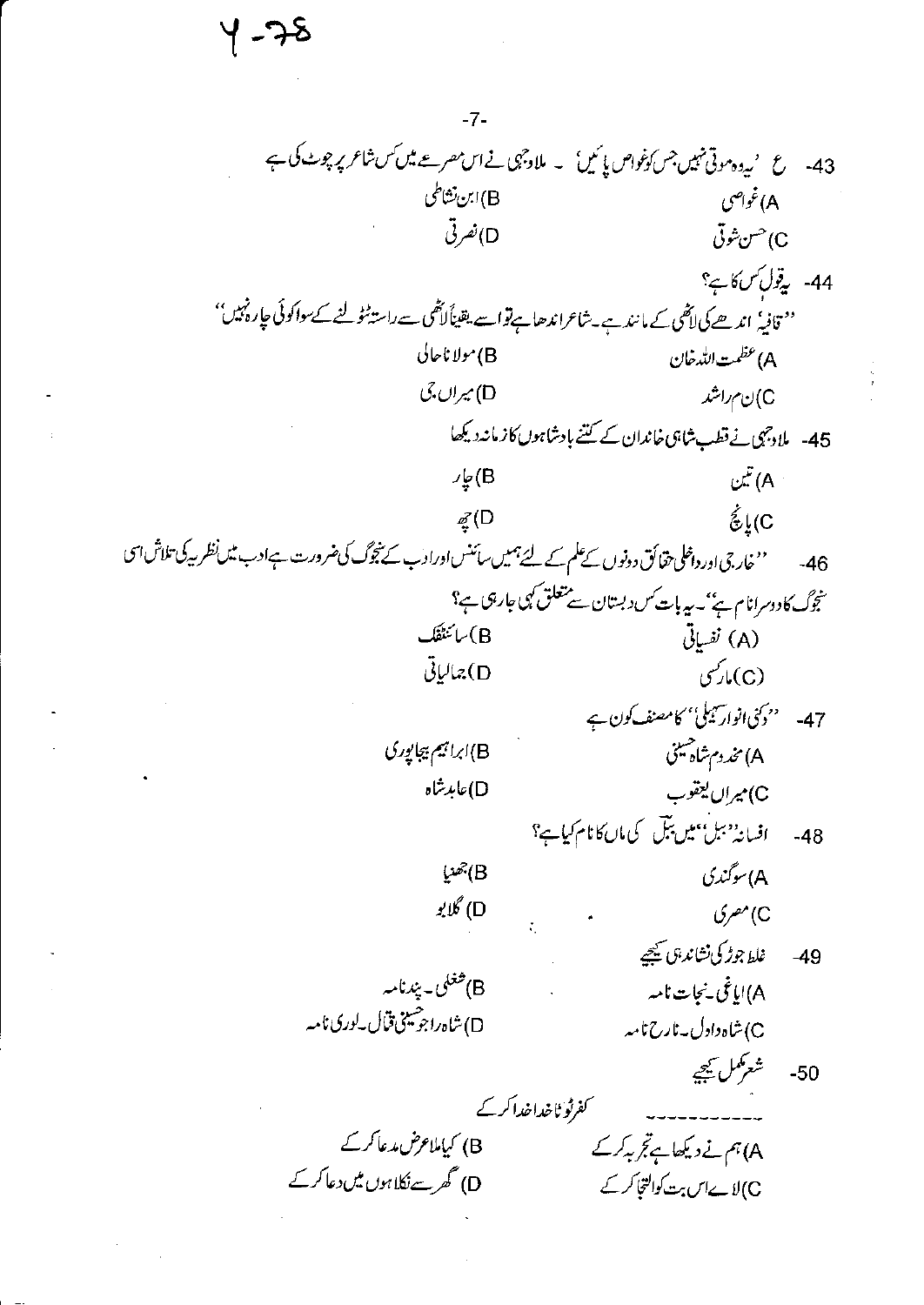५. २४

گىس ناول ميں يانچويں د پائى كے كرا چى كودكھايا گياہے جہاں مفلوك الحال لوگ اوراشر فيہ دسياست دانوں كى بقاولا پچ كے دوڑ  $-51$ كى منظركشى كى گئى ہے واس تسلیں (B .<br>A) آگ کادر ما D) آنگن C)خدا کی کہتی . ان میں کوئی مثنوی بر ہان الدین جانم کی *نہیں ہے*  $-52$ A) شہادت<sup>[تتحقیق</sup> (B)ارشادنامه D) دصیت الہادی C) سکھ<sup>س</sup>بلا 53- زماني تريب سے پيج زمرہ کی نشان دہی بھيجيے A) على *گڑھ<sup>ت</sup>ح ي*ک ٔرومانی تحريک ٔ تر قی پسندتحريک ٔ جديديت B)رومانی تحریک ٔ علی گڑھ تحریک' تر تی پسندتحریک' جدیدیت C) على گڑھ تر پک تر تی پسندتر یک رومانی تحریک عدیدیت D) على گڑھ تر بک تر قی پسندتر بک رومانی تحریک جدیدیت ''شرح شرح تم بيدات عين القضات'' کے مصنف کون ہيں  $-54$ B) امين الدين اعلى A) میراں یعقوب D)شاه راجوسینی C) میران جی خدانما ''مکاتىپ غالب<sup>''م</sup>سکا تروپنى کارنامە ہے؟ <sup>'</sup>  $-55$ B) قاضي عبدالودود A) مولا ناامتيازعلى خان عرشي D) خلیق انجم C)رشيدحسن خان حافظ محمودخان شیرانی نے'' پنجاب میں اردؤ بھس کی فرمائش یہ کھی؟  $-56$ B)علامەغبداللە يوسف على A) سرشخ عبدالقادر D)نواب میرعثان کلی خال (C)علامہ!قبال ڈاکٹر گیان چندکی رتصنیف تہیں ہے؟  $-57$ (B) کیے بول A) فکروذ کر (D)لساني مطالع<u>ة</u> (C) تفسيرغالب 58- پیش کامانناہے کہ '' میر سودا،درد،غالب مومن کی غزلوں سے پیشیقت صاف عمان ہے کہ ان میں اعلیٰ پائے کے شاعر ہونے کی صلاحیت موجودتھی اگر کیسی مغربی ادب سے واقف ہوتے تھم کے مفہوم سےآشناہوتے تو آج اردوشاعری دنیا یے ادب میں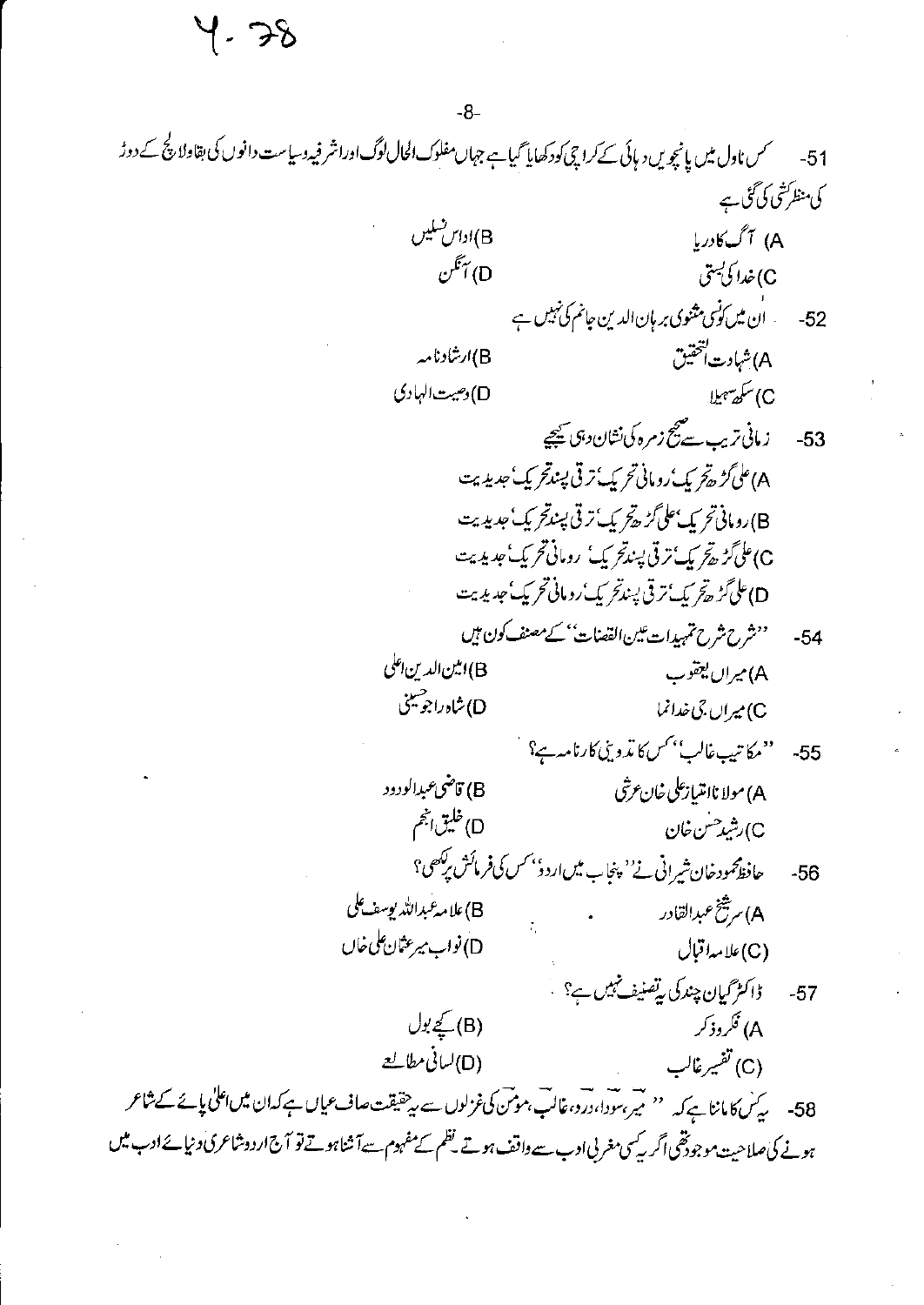4-78

 $-9-$ 

اس قدريست اور مبتندل حالت ميں نظر نہ آتی۔'' و)شلى نىمانى B A) اختشام مسین D) تنس الرحلن فاروقي C) کلیم الدین احمه کس کا کہناہے کہ'' قومیں شعراءکے دلوں میں جنم کیتی ہیں اور بیاست دانوں کے ہاتھوں میں پلتی اور مرجاتی ہیں''  $-59$ B) مولانا ابوالکلام آزاد ۸) سرسیداحمدحان D)محس الملك C) علامہ! قبال *گرش چندر کے افسانوں کا زمر*ہ کون ساہے؟  $-60$ B) كالوجَشَّكَى' گرم كوٹ'مہالكشمی كاپل ٗلال باغ A) كالوجئنگ ان دا تا مهالکشمی كاپل لال باغ D) كالوجئنگي'ان دا تا'مهالکشمي کايل' آخري آ دمي C) كالوجئتَكيُّ ان دا تا ٔ راه نجات ٗلال باغ بے جوڑ کی نشان دہی کریں۔  $-61$ B)اپنے دکھ مجھے دےدو ۔ اندو A) گرہن ۔ ہوئی D) کوکھ<sup>یل</sup> یہ کندن  $U = Ue^{\chi}$  (C ن۔م۔راشد کاپورانام کیاہے؟  $-62$ (B)نظرمحمدراشد A)نذ رمجمہ راشد (D)نظیرمحمدراشد C) ئذ ريحمدراشد اردوما ہنامہ''امتنگ'' کاناشر؟  $-63$ B) دىكى ارد دا كېي<sup>ى</sup>رى A) تلنگانه اردوا کیڈی D) بېاراردوا کیډمی C)اتریردیش اردواکیڈی 64- وەمبالغه جو عقلاً اورعاد تأدونوں طرح سے ناممکن ہوٗ اسے کیا گہتے ہیں؟  $\ddot{\vec{e}}$  (B A)اغراق  $\vec{c}$  (D  $\frac{1}{2}$ نلو بے جوڑ کی نشان دہی کریں۔  $-65$ B) یودے A) يادىن D) يادوں کی بارات C) يُوسِّيُّ 66- 'مبلقابائي چندا'' كااصل نام؟ (B) مەلقا A) چندانی بی C) کنور بائی D) ماه با نو